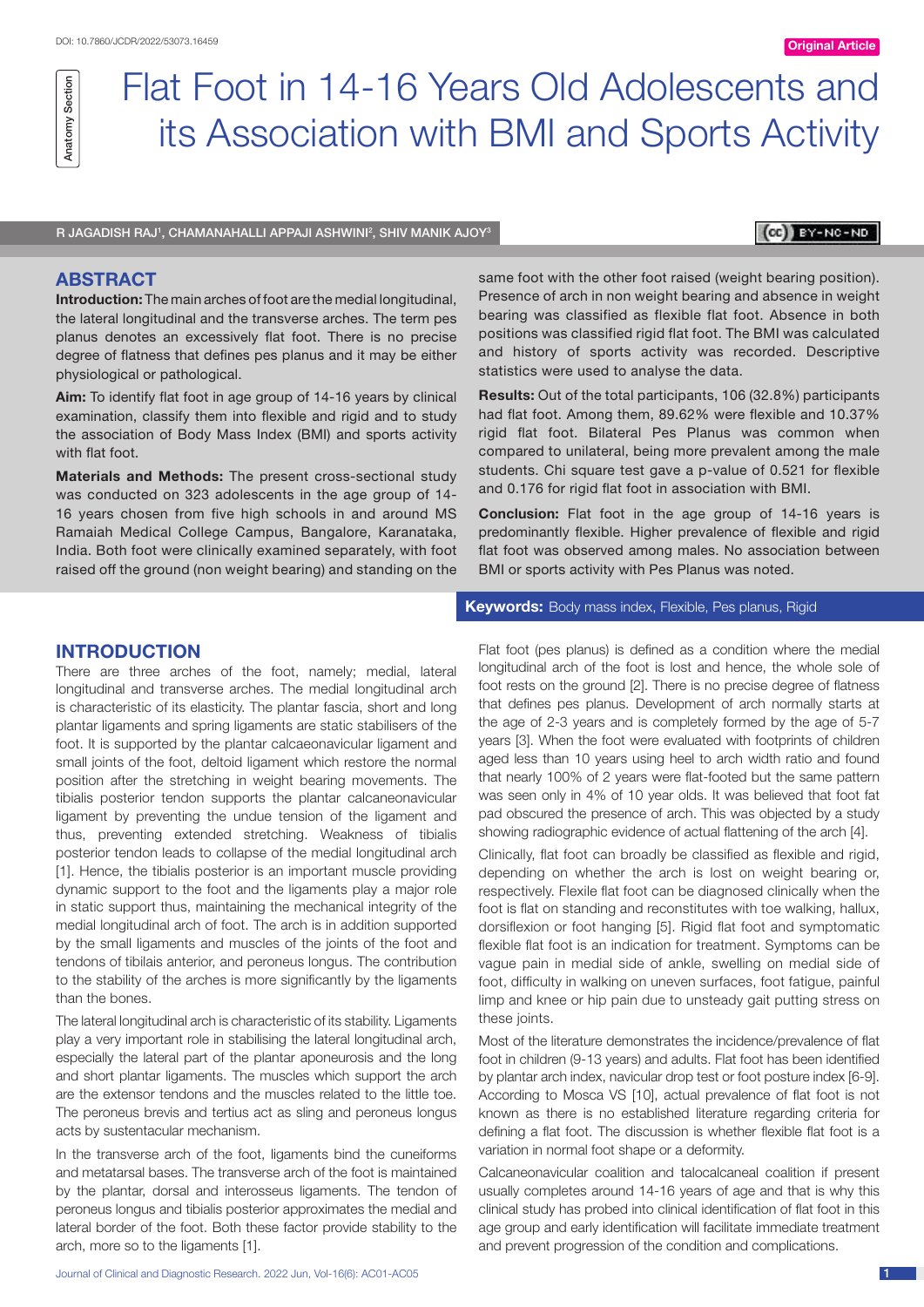# **Study Objectives**

- To identify flexible and rigid flat foot in the age group of 14-16 years.
- To study the association of BMI and sports activity with flat foot. Also, to see the association of gender with flat foot.

# **Materials and Methods**

The present cross-sectional was conducted in five high schools in and around MS Ramaiah Medical College campus, Bengaluru, Karnataka, India. The study was conducted in the year November 2018 to May 2019 after Ethics Committee clearance (5/10/2018) with Ethical Clearance Letter Number: MSRMC/EC/2018. Informed consent from the parents and assent from participants were obtained.

Inclusion criteria: Adolescents aged between 14-16 years were included.

Exclusion criteria: Adolescents with neuromuscular conditions and foot deformities other than flat were excluded from the study.

Sample size calculation: A study by Babu Y et al., revealed that the prevalence of flat foot disorder was 16% [7]. In the present study expecting to get similar results with 95% confidence level and 25% relative precision, the study required a sample of minimum 323 subjects.

# **Study Procedure**

Height, weight, gender and age of the participants was recorded. The BMI was calculated using the data of height and weight of the participants. History of sports activity in participants was documented by asking them questions such as what sports were they playing and number of hours spent in sports. All the participants were screened for flat foot by clinical examination [5,12,13]. The participants were made to sit so that both the foot were off the ground (in non weight bearing position) and observed for the presence/absence of arch. Then, the participants were made to stand on one foot (in weight bearing position) and again observed for presence or absence of the arch. This was done for both foot. Presence of arch in sitting position and absence of arch on standing indicated flexible flat foot. Absence of arch in both positions indicated rigid flat foot. Photographs and videos were taken as evidence in the abovementioned clinical examination.

# **Statistical Analysis**

Descriptive statistics of flat foot disorder were analysed and summarised in terms of percentage. Chi-square test (or Fisher's exact when the count in a cell was ≤5) was used to study the association of flat foot with sports activity, BMI and gender.

# **Results**

Out of the 323 participants. 106 had clinical flat foot and 217 had normal foot. Out of 106, 69 were males and 37 were females. A total of 95 participants had flexible flat foot and 11 had rigid flat foot. The [Table/Fig-1,2,3] shows the detection of arches in the foot. It was found that 32.8% of participants demonstrated flat foot by clinical examination. Of these 89.63% were flexible and 10.37% were rigid flat foot [Table/Fig-4].



**[Table/Fig-1]:** Normal foot arch in weight bearing and non weight bearing position.



**[Table/Fig-2]:** Flexible flat foot in weight bearing and non weight bearing position.



**[Table/Fig-3]:** Rigid flat foot in weight bearing and non weight bearing position.

| <b>Variables</b>                                                             | <b>Number</b> | Percentage |  |
|------------------------------------------------------------------------------|---------------|------------|--|
| Flat foot                                                                    | 106           | 32.8       |  |
| Flexible flat foot                                                           | 95            | 29.4       |  |
| Rigid flat foot<br>3.4<br>11                                                 |               |            |  |
| <b>Table/Fig-4]:</b> Showing the percentage of flexible and rigid flat foot. |               |            |  |

## **Laterality of Flat Foot**

Among the flexible flat foot, bilaterality was seen in 83.16% and unilaterality in 16.84%. Among rigid flat foot, bilaterality and unilaterality was seen almost equally quantifying to 54.54% and 45.45% respectively [Table/Fig-5].

| <b>S. No.</b>                                              | <b>Flat foot</b>  | Unilateral  | <b>Bilateral</b> |
|------------------------------------------------------------|-------------------|-------------|------------------|
|                                                            | Flexible (95)     | 16 (16.84%) | 79 (83.16%)      |
|                                                            | <b>Rigid (11)</b> | 5(45.45%)   | 6 (54.54%)       |
| <b>[Table/Fig-5]:</b> Showing the laterality of flat foot. |                   |             |                  |

## **Gender Variation**

[Table/Fig-6] demonstrates the gender distribution of flexible and rigid flat foot. Males had a higher incidence of flat foot (flexible and rigid).

Pearson Chi-square test did not reveal any significant association between gender and flexible flat foot (p-value=0.712). For rigid flat foot, since the count in a cell was less than 5, fisher exact test

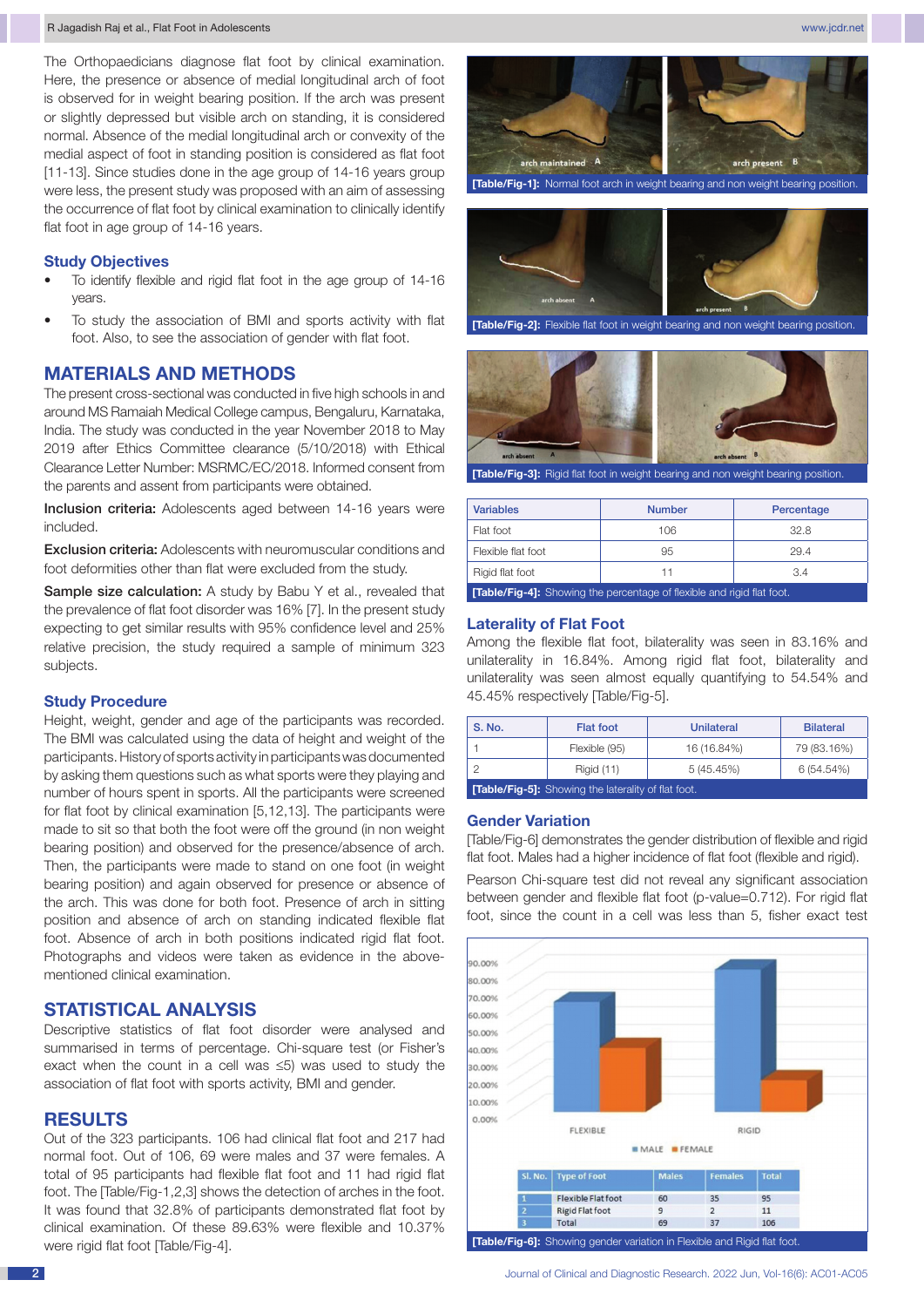was applied. The fisher test did not show any association between gender and rigid flat foot (p-value=0.215). Hence, no association was observed between gender and flat foot.

#### **Sports Activity and Flat Foot**

Among the participants with flat foot, 52 (49.1%) were involved in sports activity. Remaining participants with flat foot that is 54 (50.9%) were not involved in any kind of sports activity. Among the participants with normal foot arches, 121 (55.8%) were involved in sports activity and 96 (44.2%) were not involved in sports activity. Pearson chi-square test revealed a p-value of 0.257.There was no significant association of flat foot on sports activity.

## **BMI and Flat Foot**

[Table/Fig-7] shows the BMI ranges among the participants having flat foot. High BMI is considered when the value is more than 30 which is called Obesity. Only 3.44% and 11% of flexible and rigid flat foot had high BMI [Table/Fig-7]. Pearson Chi-square test value was 0.520 for flexible and 0.176 for rigid flat foot. Thus, there was no association between the BMI and the presence of flat foot.

| BMI (Kq/m <sup>2</sup> )                                 | <b>Status</b> | <b>Flexible</b> | <b>Rigid</b> |
|----------------------------------------------------------|---------------|-----------------|--------------|
| < 18.5                                                   | Underweight   | 55.17%          | 33.30%       |
| 18.5-24.9                                                | Normal        | 39.60%          | 44.40%       |
| 25-29.9                                                  | Overweight    | 1.72%           | 11.10%       |
| 30 and above                                             | Obese         | 3.40%           | 11.10%       |
| <b>Table/Fig-7]:</b> BMI in participants with Flat Foot. |               |                 |              |

# **DISCUSSION**

Flat foot is a deformity, which is usually physiological and occasionally pathological. The flat foot is present in every newborn and it takes over 10 years for the arches to develop. With increasing age, the prevalence of flat foot decreases, due to the benign nature and spontaneous correction. The real prevalence of symptomatic flat foot is not very high among adolescents [11].

Prevalence of flat foot: The [Table/Fig-8] demonstrates the comparison of prevalence of pes planus among different age groups, based on the various methods of examination [7,8,11,14,15].

| S.<br>No.                                                                                                      | <b>Study</b>                        | <b>Sample</b><br>size | Age group<br>(years) | Method of<br>examination                                | <b>Prevalence of</b><br>flatfoot $(\%)$ |
|----------------------------------------------------------------------------------------------------------------|-------------------------------------|-----------------------|----------------------|---------------------------------------------------------|-----------------------------------------|
| 1.                                                                                                             | Ukoha U et<br>al., [14]             | 649                   | 18-27                | Footprints                                              | 13.9                                    |
| 2                                                                                                              | Bhoir T et<br>al., [8]              | 80                    | 18-25                | Arch Index Foot<br>posture index<br>Navicular drop test | 11.25                                   |
| 3                                                                                                              | <b>Milenkovic</b><br>S et al., [15] | 228                   | 16                   | Podoscope                                               | 48.7                                    |
| $\overline{4}$                                                                                                 | Pranat T et<br>al., [7]             | 50                    | 14-20                | Plantar arch index                                      | 16                                      |
| 5                                                                                                              | Cilli F et al.,<br>[11]             | 3169                  | 14-15                | Clinical<br>examination                                 | 0.69                                    |
| 6                                                                                                              | Present<br>study                    | 323                   | 14-16                | Clinical<br>examination                                 | 32.8                                    |
| Showing the comparison of prevalence of flat foot by different methods<br>[Table/Fig-8]:<br>$[7,8,11,14,15]$ . |                                     |                       |                      |                                                         |                                         |

It is observed that the prevalence of flat foot varies anywhere from 0.69% to 48.7% [7,8,11,14,15]. This variation can be attributed to the differing age groups and methodology employed in the detection of flat foot. Another study also mentions the varied results in incidence of flat foot and state the reason as different methodology used to assess flat foot. The authors also mention the criteria within a particular methodology also varies. Hence the difference in the prevalence of flat foot [16].

If the last two studies mentioned in the [Table/Fig-8] are compared, as the age group is almost the same, yet the prevalence of flat foot varies. This could be because of racial origin and difference in sample size.

Morley AJ evaluated the footprints of children aged less than 10 years using heel to arch width ratio and found that nearly 100% of 2-year-old children were flatfooted but the same pattern was seen only in 4% of 10-year olds [3].

It also can be confirmed that the physiological flat foot diminishes by 10-12 years and further lead to correction of flat foot and its actual prevalence leading to complications and disabilities could be actually very low.

It is worthwhile to consider the social and environmental factors which play a role in the shape of the foot. The Indian population generally prefers to be barefooted and shoe wear is limited to occasions like school only. This may be one of the factors giving such varied incidence of pes planus compared to the other studies [7,8,11,14,15]. Another specific cause can be the presence of medial ray instability in individuals. Medial ray instability involves hypermobility of the medial cuneiform and the first metatarsal. The exact evaluation of this is quite complicated and it has been hypothesised to contribute to hallux valgus. It is a known entity which gives rise to flat foot and is now being recognized as a cause for failures in reconstruction in pes planus [17,18]. Another factor to consider is recurrent talotarsal joint dislocation, currently being recognised as a cause for symptomatic pes planus in the adolescent population and this should be considered while evaluating adolescents [5]. Its assessment is generally overlooked and could explain the increased incidence of pes planus in the study group, and would need further investigation in this regard. The incidence of a midfoot instability in the Indian population is a subject of discussion in most meetings, but it has still not been evaluated in great detail, for the simple reason that a device to test this objectively has not been designed yet.

Hence, further clinical examination and investigations are required to identify the symptomatic adolescents with pes planus.

Flexible flat foot vs rigid flat foot: Cilli F et al., Study showed 100% of flexible flat foot when compared to the present study showing 93.1% of flat foot being flexible. This only demonstrates that flexible flat foot is more commonly present than rigid flat foot. Rigid flat foot is usually congenital and is caused due to bony or soft tissue defects such as tarsal coalition, accessory navicular bone, and congenital vertical talus to name a few [11,19,20].

The flexible flat foot is mainly due to laxity of the ligaments than the abnormal bone morphology. The flexible flat foot might progress by external factors such as bone fractures/dislocation/arthritis/ tendon abnormalities/ excessive weight bearing. Radiographic evidence is not much in patients with flexible flat foot which indicates towards muscle and ligaments as causative factors. Among the muscles, posterior tibial tendon dysfunction and short Achilles tendon are known causes for flexible flat foot [16,21].

The patients with flexible flat foot are either asymptomatic or symptomatic. The symptomatic ones usually complain of pain on weight-bearing and disability in addition to deformity. Physical evaluation of the muscle action and evidence of laxity of the ligaments is required for deciding on the management. Follow-up would also be required.

Laterality of flat foot: The [Table/Fig-9] shows the comparison of studies on the laterality of the flat foot [7,8,14,22]. All studies including the present study demonstrates that bilateral flat foot is more common when compared to unilateral flat foot. Some of the studies have shown that bilateral flat foot could lead to more knee pain and disabilities in future affecting the quality of life than those having unilateral flat foot [23]. This could be indicative of a genetic predisposition for occurrence of flat foot.

Gender variation: With respect to gender, most studies demonstrate higher prevalence in females than in males [Table/Fig-10] [14,24,25]. The present study revealed a higher percentage of flat foot in males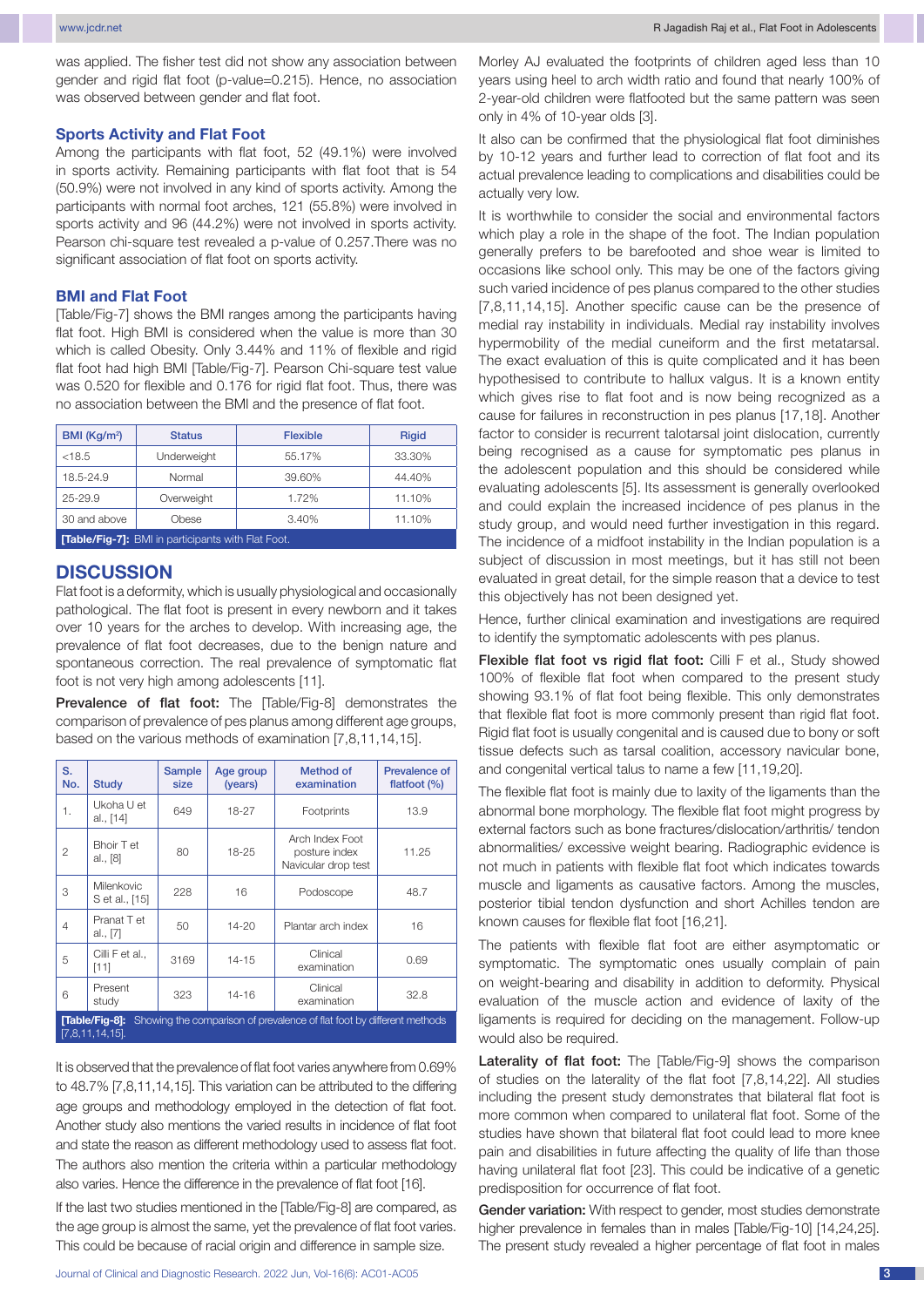when compared to females. The present study (p=0.712, 0.215) and other studies did not show any association between gender and flat foot prevalence [8,26]. Some studies demonstrate higher prevalence of flat foot in males [27]. Hence, there is no strong evidence to say either of the gender is significantly associated with flat foot. This could be due to small sample size or sample size not being gender matched.

| <b>S. No.</b>                                                                                | <b>Study</b>          | Flat foot prevalence | <b>Bilateral</b> | <b>Unilateral</b> |
|----------------------------------------------------------------------------------------------|-----------------------|----------------------|------------------|-------------------|
|                                                                                              | Ukoha U et al., [14]  | 13.9%                | 8.9%             | 5%                |
| 2                                                                                            | Didia BC et al., [22] | 11%                  | 7.5%             | 3.5%              |
| 3                                                                                            | Bhoir T et al., [8]   | 11.25%               | 11.25%           |                   |
| 4                                                                                            | Babu Y et al., [7]    | 16%                  | 8%               | 8%                |
| 5                                                                                            | Present study         | 32.8%                | 29.4%            | 3.4%              |
| <b>Table/Fig-91:</b> Showing the comparison of laterality of flat foot among various studies |                       |                      |                  |                   |

[7,8,14,22].

| <b>S. No.</b>                                                                          | <b>Study</b>                      | <b>Flat Foot in males</b> | <b>Flat foot in females</b> |  |  |
|----------------------------------------------------------------------------------------|-----------------------------------|---------------------------|-----------------------------|--|--|
|                                                                                        | Ukoha U et al., [14]              | 6.8%                      | 7.1%                        |  |  |
| 2                                                                                      | Eluwa MA et al., [24]             | 5.8%                      | 7.6%                        |  |  |
| 3                                                                                      | Okezue OC et al., [25]            | 8.4%                      | 25%                         |  |  |
| 4                                                                                      | Present study<br>21.36%<br>11.46% |                           |                             |  |  |
| <b>[Table/Fig-10]:</b> Showing comparison of gender variation in flat foot [14,24,25]. |                                   |                           |                             |  |  |

Sports activity and flat foot: One of the studies tried to find out the association between flat foot and physical activities, BMI and kind of sports in university athletes (n=76, age-18-25). The authors concluded that there was no significant association between physical activity and flat foot among the university athletes [28].

Another study in the age group of 10-14 yrs (n=92) tried to assess the correlation of physical activity and flat foot. Pearson chi-square test revealed a negative correlation between physical activity and arches of foot [29].

Another study tried to analyse the relationship between the physical activity and age on flat foot of children in elementary school children. Their study showed a significant correlation between age and arches of foot. The arch index reduced as the age increased. The study also demonstrated a strong correlation between flat foot and physical activity (p=0.040). As the child is involved in physical activity the fat pads breaks at a faster rate hence arches are well formed early. Whereas inactivity could lead to flat foot occurrence. Hence, good physical activity in children favours good arch formation [30]. No association was found between physical activity and flat foot in the present study.

**BMI and flat foot:** The present study did not show any significant association between BMI and flat foot. Many studies also have derived a similar conclusion of no association between flat foot and BMI, height and weight [8,9,10,16]. One study comprising of adults who were traffic officials demonstrated an association between BMI and flat foot especially among the obese women.

Since, in the present study the sample size did not comprise of many individuals where BMI was >30, this could be one of the reasons for not showing a relation.

## **Limitation(s)**

The study was restricted to adolescents as early detection could lead to early intervention and prevention of complications. The flat foot identification is controversial as detection is being done by various methods. Hence, there is a need to validate the methods against a gold standard method. Race differences, gender matching and detection of flat foot in obese individuals are required for concluding on their association with flat foot.

## **Conclusion(S)**

Flat foot occurrence is moderately prevalent as flexible flat foot in Indian adolescents whereas the rigid flat foot prevalence is low. They may be asymptomatic, but become symptomatic later. Bilateral flat foot being more common than unilateral, indicates a genetic predisposition. The flat foot need not get corrected. The present study did not reveal any association between gender and flat foot, despite being more prevalent among the male. No association was found between BMI,sports activity and flat foot.

#### **Acknowledgement**

The authors sincerely thank the institution for supporting and facilitating the research. The authors thank the schools which gave permission to conduct the study. Authors acknowledge the immense help received from the scholars whose articles are cited and included in references of this manuscript.

## **References**

- [1] Anthony V D'Antoni. Ankle and foot: In: Susan Standring, editor. Gray's Anatomy The Anatomical Basis of Clinical Practice. 41st ed. Philadelphia: Elsevier; 2016. p1418-1450.
- [2] Michaudet C, Edenfield KM, Nicolette GW, Carek PJ. Foot and Ankle Conditions: Pes Planus. FP Essent. 2018;465:18-23.
- [3] Morley AJ. Knock-knee in children. Br Med J. 1957;2:976-79.
- [4] Gould N, Moreland M, Alvarez R, Trevino S, Fenwick J.Development of the child's arch. Foot Ankle. 1989;9:241-45.
- [5] Evan Siegall. Flexible Pes Planovalgus (Flexible Flatfoot). Lineage Medical Inc.; 2021. Updated on 11.2.2021. cited on 20.12.2021 Availale from: https://www. orthobullets.com/pediatrics/4069/flexible-pes-planovalgus-flexible-flatfoot.
- [6] Daniel DK, Chandrasekaran C, Mano A. A study on prevalence of flat feet among school children in kanchipuram population. Int J Anat Res. 2015;3(3):1240-44.
- [7] Babu Y, Mohanraj KG, Pranati T. Assessment of Plantar Arch Index and Prevalence of Flat Feet among South Indian Adolescent Population. J. Pharm. Sci Res. 2017;9(4):490-92.
- [8] Bhoir T, Anap DB, Diwate A. Prevalence of flat foot among 18 -25 years old physiotherapy students: cross sectional study. IJBAMR. September 2014;3(4):272-278.
- [9] Nurzynska D, Di Meglio F, Castaldo C, Latino F, Romano V, Miraglia R, Guerra G et al. Flatfoot in children: anatomy of decision making. Italian journal of anatomy and embryology. 2012;117(2):98-106.
- [10] Mosca VS. Flexible flatfoot in children and adolescents. J Child Orthop. 2010; 4:107-121.
- [11] Cilli F, Pehlivan O, Keklikçi K, Mahiroğulları M, Kuşkucu M, Prevalence of flatfoot in Turkish male adolescents. Joint diseases and related surgery. 2009; 20(2):90-92.
- [12] What is the Difference Between Flexible Flatfoot and Rigid Flatfoot? Springfield Podiatry Associates; 2021(cited on 20.12.2021). Available from: https://www. springfield-podiatry.com/component/k2/item/117-what-is-the-difference-betwe en-flexible-flatfoot-and-rigid-flatfoot.html.
- [13] Damien Jonas Wilson. Flexible vs Rigid Flat foot. News Medical Life Sciences. Azo network; 2021(cited on 20.12.2021) Available from: https://www.springfieldpodiatry.com/component/k2/item/117-what-is-the-difference-betwe en-flexibleflatfoot-and-rigid-flatfoot.html.
- [14] Ukoha U, Egwu OA, Okafor IJ, Ogugua PC, Igwenagu NV. Pes planus: incidence among an adult population in anambra state, southeast nigeria. International journal of biomedical and advanced research. 2012;03(03):166-68.
- [15] Milenkovic S, Zivkovic M, Bubanj S. Incidence of flat foot in high school students. Physical Education and Sport. 2011;9(3):275-81.
- [16] Ashok Aenumulapalli , Manoj Mohan Kulkarni , Achleshwar Ramnarain Gandotra. Prevalence of Flexible Flat Foot in Adults: A Cross-sectional Study.JCDR. 2017;11(6):AC17-20.
- [17] Morton DJ. Hypermobility of the first metatarsal bone; the interlinking factor between metatarsalgia and longitudinal arch strains. J Bone Joint Surg. 1928:10187-96.
- [18] Roukis TS, Landsman AS. Hypermobility of the first ray: a critical review of the literature. J Foot Ankle Surg. 2003;42(6):377-90.
- [19] Graham ME- Physcian's guide to Recurrent Talotarsal Joint Displacement. Available from: http://gramedica.com/flipBooks/physicians-guide-rttjd/physiciansguide-rttjd/assets/common/downloads/HyProCurePhysiciansGuide-FINAL\_ VERSION\_9-16\_Digital.pdf. (Accessed on 24.9.2020).
- [20] Raj MA, Tafti D, Kiel J. Pes Planus.[updated 2021 Aug 3]. In:StatPearls[Internet]. Treasure Island (FL): StatPearls Publishing;2021 Jan. Available from https://www. ncbi.nlm.nih.gov/books/NBK430802 (accessed on 08.10.2021).
- [21] Ricco I, Gimigliano R, Porpora G, Iolascon G. Rehabilitative treatment in Flexible flat foot: A perspective cohort study. Musculoskeletal Surgery. 2009;93(3):101-07.
- [22] Didia B.C., Omu E.T, Obuoforibo A.A. The use of footprints contact index II for the classification of flat foot in a Nigerian population. Foot Ankle. 1987;7(5) 285-289.
- [23] Iijima H, Ohi H, Isho T. Association of Bilateral Flat Feet with Knee Pain and Disability in Patients with Knee Osteoarthritis: A Cross-Sectional Study. JOR. 2017;23565:2490-98.
- [24] Eluwa M.A., Omini, R.B, Kpela T.B, Ekanem and Akpantah. The incidence of Pes Planus Amongst Akwa Ibom State students in the University of Calabar. The Internet Journal of Forensic Science. 2009;3(2).